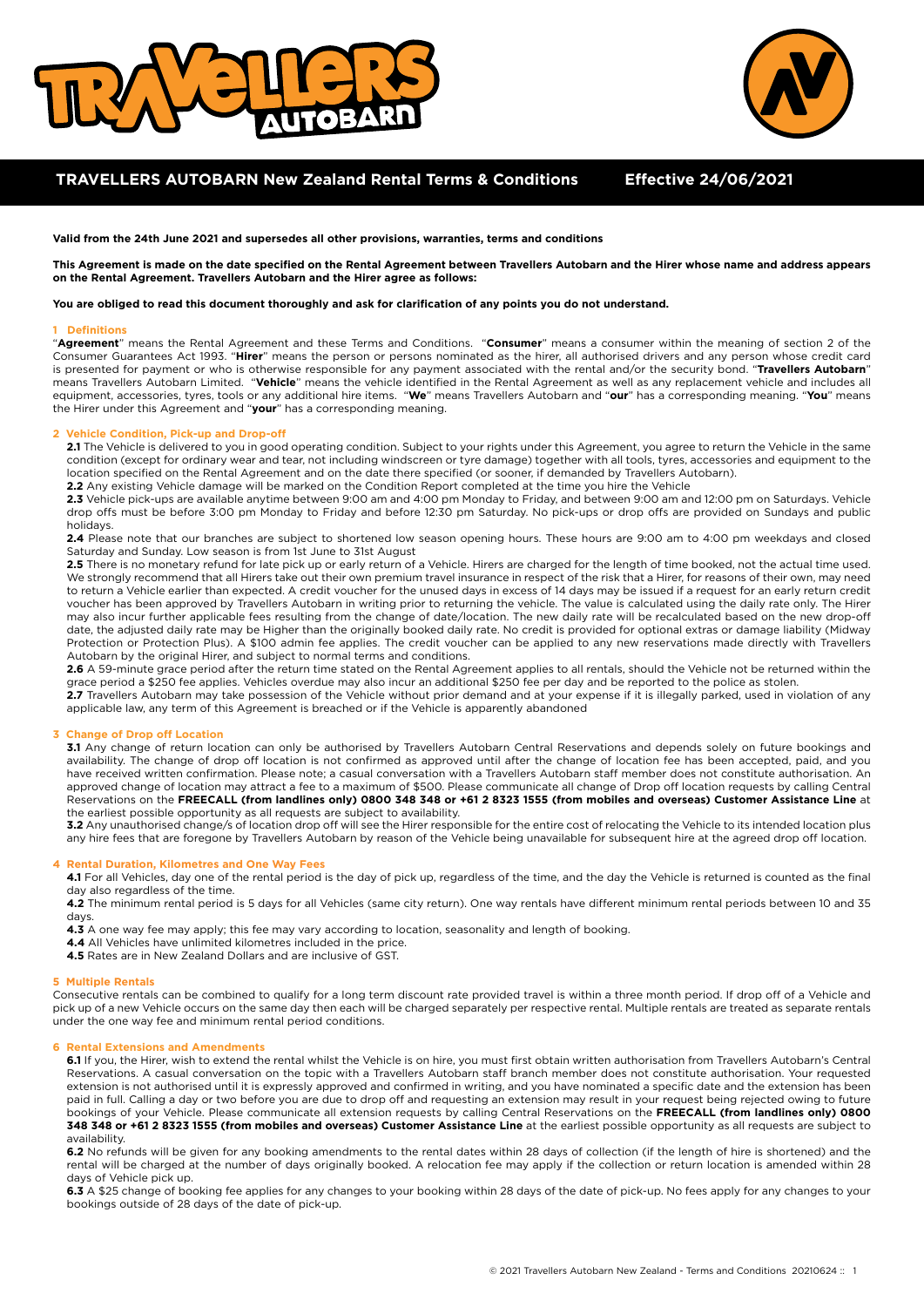## **7 Change of Vehicle**

**7.1** We reserve the right to substitute a comparable or superior Vehicle at no extra cost where unforeseen circumstances dictate. This shall not constitute a breach of contract and shall not entitle you to any refund.

**7.2** Should you decide to downgrade your Vehicle from that originally booked you will not be entitled to any refund.

### **8 Rental Refusal**

8.1 Travellers Autobarn reserves the right to refuse any rental at our discretion.

## **9 Driver's Licence**

**9.1** A valid full driver's licence (state, national or international) is required for each nominated Hirer and must be presented at the time of Hire.

**9.2** If the driver's licence is not written in English then an international driver's licence will also be required. An accredited English translation will be accepted in lieu of an international driving licence. The translation must be provided by a NZ Transport Agency authorised translator, diplomatic representative or the authority that issued the original overseas licence.

**9.3** A fee of \$1 per day per extra driver is applicable and payable on pick up. Fees are payable up to a maximum of \$25 (25 days), thereafter no fees apply. Up to 4 additional drivers are allowed.

**9.4** All additional drivers must be noted and must sign the Rental Agreement in person at a Travellers Autobarn branch. Any drivers, that join midrental, are required to pay the appropriate Extra Driver fee for the full amount of all rental days of the booking.

**9.5** Only those individuals who are named and are signatories to the Rental Agreement are authorised to drive the Vehicle.

## **10 Minimum/Maximum Age**

**10.1** The minimum age for all drivers is 18 years.

**10.2** The maximum age for all drivers is 80 years.

## **11 Use of the Vehicle**

- **11.1** Persons who must not drive the Vehicle
	- **11.1.1** A person who is not identified on the Rental Agreement
	- **11.1.2** A person who is not licensed for that class of Vehicle
	- **11.1.3** A person whose blood alcohol concentration exceeds the lawful percentage
	- **11.1.4** A person who has given or for whom you have given a false name, age, address or driver's licence details
	- **11.1.5** A person whose driver's licence has been cancelled or suspended within the last three years

**11.2** Circumstances in which and/or for which the Vehicle must not be used

**11.2.1** To carry persons for hire or reward

**11.2.2** To carry flammable, explosive or corrosive materials

**11.2.3** To propel or tow any Vehicle, trailer, boat or other object unless Travellers Autobarn has authorised such use in writing.

**11.2.4** To carry any greater load and/or more persons than is lawful or in a manner or for a purpose other than those for which it was designed and constructed

**11.2.5** For racing, pacemaking, reliability trials, speed trials, hill climbing or for the purpose of being tested in preparation for use for any of those purposes

- **11.2.6** In a dangerous or careless manner
- **11.2.7** For any illegal purpose
- **11.2.8** In contravention of NEW ZEALAND ROAD RULES

**11.3** The Hirer acknowledges that Travellers Autobarn retains title to the Vehicle at all times. The Hirer shall not agree, attempt, offer or purport to sell, assign, sub-let, lend, pledge, mortgage, let on hire or otherwise part with or attempt to part with the personal possession of or otherwise deal with the Vehicle.

**11.4** Smoking, the carriage of pets or other animals, and/or use of candles or mosquito coils are expressly prohibited. Registered Guide dogs excepted.

## **12 GPS Units and Tablets**

**12.1** A fee of \$7 per day applies for the hire of a GPS unit. Fees are payable up to a maximum of 20 days, thereafter no fees apply (maximum \$140).

**12.2** A fee of \$10 per day applies for the hire of a Tablet. Fees are payable up to a maximum of 15 days, thereafter no fees apply (maximum \$150).

**12.3** The Hirer will be liable up to a maximum charge of \$250 should the GPS unit or tablet, mount, charger or carry case be lost, missing or damaged during the rental. The Hirer must also ensure due care is taken with the GPS unit or tablet ensuring that it is kept protected and out of sight while the Vehicle is unattended. The Hirer must also follow all usage and safety guidelines provided by the manufacturer of the GPS unit or tablet and Travellers Autobarn.

**12.4** Travellers Autobarn is not responsible for any harm, damage, loss (including consequential loss) or misadventure that occurs as a result of use of the GPS unit or tablet.

## **13 Self-Contained Certification**

**13.1** All Campervans are provided with a self-contained certificate. To take advantage of the certificate a \$50 fee applies on pick-up which entitles you to a porta potti (portable toilet). Please note without the porta potti the certificate will not be valid. You must ensure that the porta potti is emptied and clean prior to returning the vehicle otherwise a charge of \$150 will apply. **13.2** Stationwagons are not self-contained

### **14 Living and Camping Kits**

All Vehicles will be supplied with living equipment (such as bedding, cooking equipment, cutlery, bath and tea towels) for the following one-off fees: **14.1** 2 & 3 berth campervans for a fee of \$45

14.2 4 berth campervans for a fee of \$75. 4 berth campervans can have equipment for a 5th person added for an additional cost of \$25.

**14.3** Stationwagons can be supplied with optional camping equipment (including tent, cooker, esky, and table and chairs), suitable for 2 persons for a fee of \$45. Extra kits for Stationwagons are available on request for a further fee of \$45.

## **15 Travellers Autobarn Road Trip App, Maps and Campground Guides**

For the ultimate Road Trip guide, download the Travellers Autobarn App from the App or Play store free of charge. The app can be used to find everything from things to do, locations of Camp Sites, Toilets, ATMs, Petrol Stations and much more.

### **16 Baby / Booster Seats**

**16.1** New Zealand child restraint law stipulates that all children under the age of 7 years old must be properly restrained in an approved child restraint. **16.2** Baby seats can be supplied for a fee of \$45 for use in Stationwagons and Hi5 Campervans ONLY (babies must be six months or older for Hi5 Campervans). Baby seats cannot be fitted into ANY other campervan class.

**16.3** For children aged 4-7 years inclusive, a booster seat can be supplied for a one-time fee of \$45 which is suitable for use in all Vehicles.

**16.4** The supply of all child restraints is subject to availability and fitting of the restraints remains the sole responsibility of the Hirer.

### **17 Gas Bottle**

The Hirer acknowledges having received the Vehicle Gas Bottle full of gas (if applicable) and will return the Vehicle with a full Gas Bottle unless having purchased the Prepaid Gas option for \$35. If the Gas Bottle is not full on return a \$50 refill fee will be charged.

### **18 Cleaning Fee**

All Vehicles must be returned washed, vacuumed and tidy. Alternatively you can elect to waive the requirement to return the vehicle washed, vacuumed and tidy for a \$100 fee, payable anytime. This does not allow hirers to return the vehicle in a complete mess and a minimum fee of \$200 will apply if the Vehicle is returned in an unsatisfactory condition.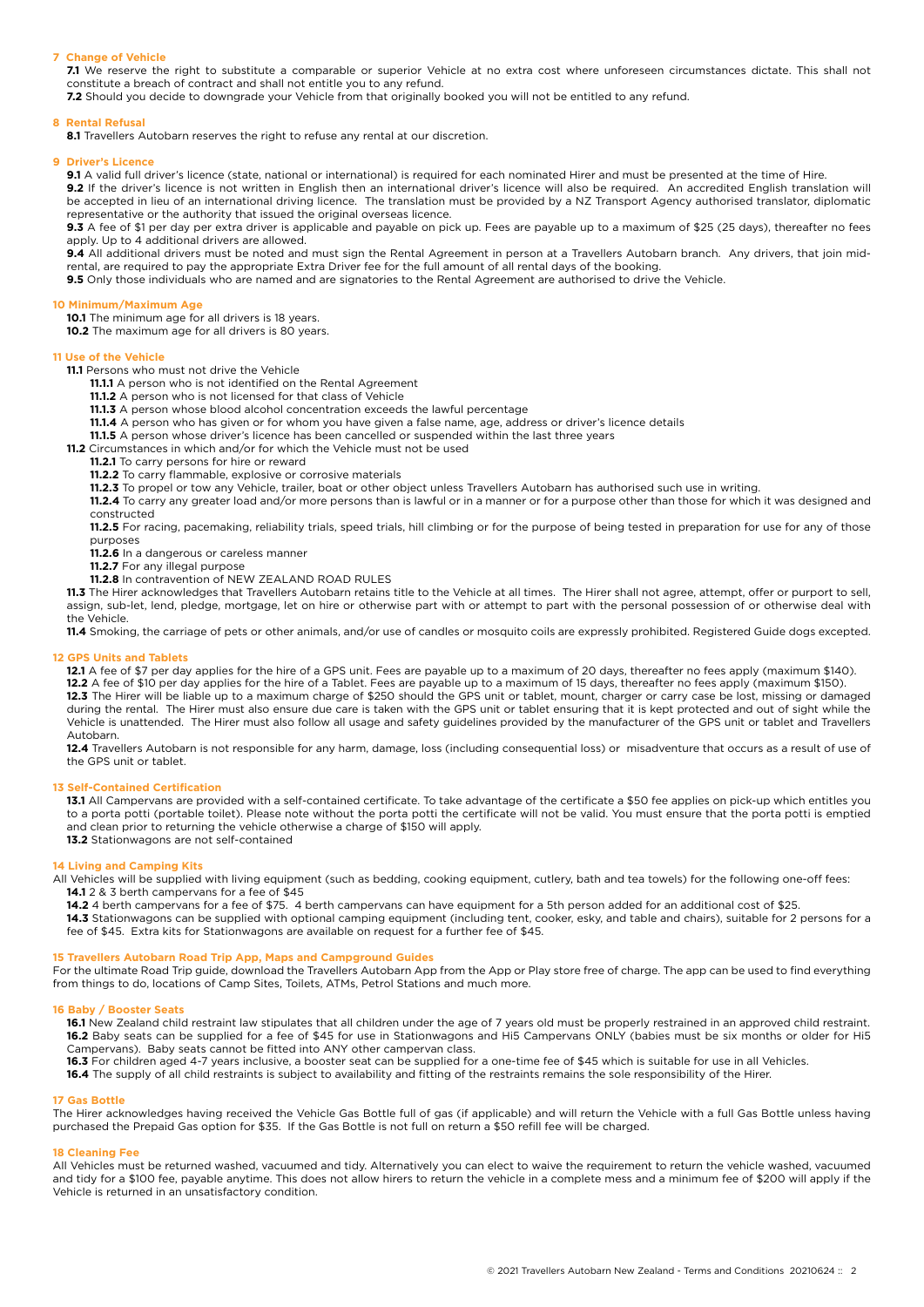| If cancelled within 7 days of pick-up:                  | 50% of the total cost of rental   |
|---------------------------------------------------------|-----------------------------------|
| I If cancelled on the day of pick-up or non-appearance: | No refund on total cost of rental |

For pick-ups on or after 1st of July 2022:

| If cancelled within 14 days of pick-up:               | \$200                               |
|-------------------------------------------------------|-------------------------------------|
| If cancelled within 7 days of pick-up:                | I 50% of the total cost of rental   |
| If cancelled on the day of pick-up or non-appearance: | I No refund on total cost of rental |

## **NOTE: There is no refund for late pick up or early return of Vehicle. Refer to clause 2.5 for details of a credit voucher**

### **20 Deposits and Payment**

20.1 For direct bookings, a minimum deposit of \$500 of the total rental charge is required when making a reservation to secure your booking. Bookings are not confirmed until the deposit is received.

20.2 The full balance due for the rental period is payable upon pick up of the Vehicle. Payment can be made by cash, traveller's cheque, bank cheque, debit or credit card.

20.3 We accept Visa, MasterCard and American Express, which will incur an additional non-refundable 3% payment administration fee on any transaction.

**20.4** If your overseas debit or credit card has been charged in your home currency, the foreign exchange conversion rate applied is the exchange rate applied by our merchant supplier at the time the transaction is processed. Due to exchange rate fluctuations there could be some variance in the amounts charged or refunded compared to the amount initially charged. You irrevocably agree to release Travellers Autobarn from any liability for such variation.

**20.5** Travellers Autobarn is entitled to retain the Hirer's credit card details in accordance with the Payment Card Industry – Data Security Standard and take any action necessary to recover from the Hirer's credit card all amounts due by the Hirer pursuant to this Agreement, including any amounts due in respect of damage to the Vehicle or property of a third party and all additional charges as set out in this Agreement.

## **21 Traffic Infringements and Tolls**

**21.1** A non-refundable \$75 processing fee will be charged per infringement, toll notice or offence to cover processing costs in relation to any speeding, parking fine, traffic infringement, toll notice or Freedom Camping offences.

**21.2** Travellers Autobarn will send you (including by way of email) a copy of the relevant infringement or fine notice and any reminder notice as soon as practicable after receipt thereof by Travellers Autobarn. Receipt of an infringement may be many weeks after you have returned your vehicle and is entirely under the control of the issuing authority

**21.3** You agree that we may pass your credit card and any other relevant personal details in relation to the rental of the Vehicle to a third party for the purposes of contacting you directly regarding processing and administration for all infringement and fine notices received by Travellers Autobarn in connection with your use of the Vehicle.

**21.4** All enquiries in relation to infringements and notices should be forwarded to the contact details outlined on the relevant traffic and/or toll infringement notice. You will retain all rights to query, challenge or object to the authority that issued the infringement notice or to a court within the timeframe stipulated on that notice.

**21.5** The Hirer remains liable for the payment of the original fine or toll.

## **22 Road Restrictions and Island Trips**

**22.1** Vehicles may only be driven on sealed roads/bitumen roads or well-maintained access roads less than 500 metres long to recognised campgrounds and parking areas. Travel on unsealed roads voids any liability reduction options under clause 27 of this Agreement and renders the Hirer liable in accordance with clause 28 of this Agreement for the total cost of any Damage that is caused or contributed to by reason of travelling, or having travelled, on unsealed roads.

**22.2** Travellers Autobarn reserves the right at its sole discretion to restrict Vehicle movements in certain areas due to adverse road or weather conditions.

**22.3** All Travellers Autobarn Vehicles are **not permitted** on Ninety Mile Beach (Northland), Skippers Road (Queenstown), Crown Range Road (Queenstown), Ball Hut Road (Mt Cook) or the Coromandel Peninsula North of Colville Township. Vehicles are also not permitted on all ski field access roads between 1st June and 31st October. (Unauthorised travel voids any liability reduction options under clause 27 of this Agreement and renders the Hirer liable in accordance with clause 28 of this Agreement. The Hirer will also be responsible for all costs associated with the rental, including servicing, breakdown and recovery as well as loss of security bond).

**22.4** If Travellers Autobarn has reason to believe that your Vehicle may have been driven on unsealed roads the security bond will be retained until a complete inspection of the Vehicle determines whether any damage has occurred. The Hirer will be liable for any damage found. If it is determined that the Vehicle has been off-road but no damage is evident you will still be charged \$250 for breach of duty.

### **23 Customer Care and On-Road Assistance**

**23.1 AUTO CLUB 24 Hour Road Side Assistance service** is provided, if the Vehicle requires Roadside Assistance please call us on **0800 348 348.**

**23.2 Roadside Assistance Call-Outs** due to the Hirer's error or non-mechanical issues such as running out of petrol, flat battery resulting from leaving lights/engine on, keys locked in Vehicle, or becoming bogged, etc, will result in a charge of \$165 to the Hirer payable directly to the Road Side Assistance, note this fee is not refundable to the Hirer by Travellers Autobarn.

**23.3 TRAVELLERS AUTOBARN ON-ROAD ASSISTANCE.** Travellers Autobarn provides a **FREECALL CUSTOMER ASSISTANCE TELEPHONE LINE (from**  landlines only), 0800 348 348 or +61 2 8323 1555 (from mobiles & Overseas, charges apply), if you have any questions during your rental **23.4 TRAVELLERS AUTOBARN CUSTOMER ASSISTANCE** service operates 09:00 to 18:00 Monday to Saturday and 11:00 to 15:00 on Sundays and Public Holidays.

**23.5 WEEKEND & PUBLIC HOLIDAY LIMITED SERVICE** - The Travellers Autobarn CUSTOMER ASSISTANCE TELEPHONE LINE is offered as a courtesy to Hirers who may find themselves in desperate need of our support. On weekends, most support services such as mechanical garages, etc are closed and therefore limited help is available, in any case.

**23.6 Please restrict weekend calls to the CUSTOMER ASSISTANCE LINE to EMERGENCY CALLS ONLY.**

**23.7** If your call relates to administration, extensions, accounts enquiries or minor mechanical issues please call Monday to Friday 09:00 to 17:00.

## **23.8 Travellers Autobarn does not offer a 24/7 customer assistance line.**

### **24 Repairs and Mechanical Breakdowns**

**24.1** Travellers Autobarn Vehicles are maintained and serviced to a high standard, however this does not prevent the occasional mechanical malfunction. Minor repairs of a mechanical nature costing less than \$100 may be affected without our authorisation and will be reimbursed upon completion of the rental if tax invoices are produced.

**24.2** If you experience any problems, even minor, you must ring FREECALL (from landlines only) 0800 348 348 or +61 2 8323 1555 (from mobiles and overseas) Customer Assistance Line for further assistance and advice. For amounts over \$100, Travellers Autobarn must be informed and our approval must be sought and obtained before undertaking repairs. We will usually approve repairs provided the Hirer was not directly responsible for the damage, but reserve the right to approve or decline repairs on a case by case basis. Tax invoices must be submitted or the claim will not be paid. **24.3** Subject to rights and obligations under Consumer Law, if the Vehicle is not able to be driven as a result of the defect or breakdown, Travellers Autobarn's liability is limited to refunding You the hire fees (excluding any liability option reduction amount) for the time that the Vehicle was actually in repair or providing a replacement vehicle subject to availability. Travellers Autobarn may grant an extension to the rental period in lieu of providing a refund. Travellers Autobarn will not be responsible for the costs of alternative accommodation, travel costs (including travelling to the location named by Travellers Autobarn to collect any replacement vehicle), or food or any other cost or expense resulting from the breakdown, accident or repair of the Vehicle.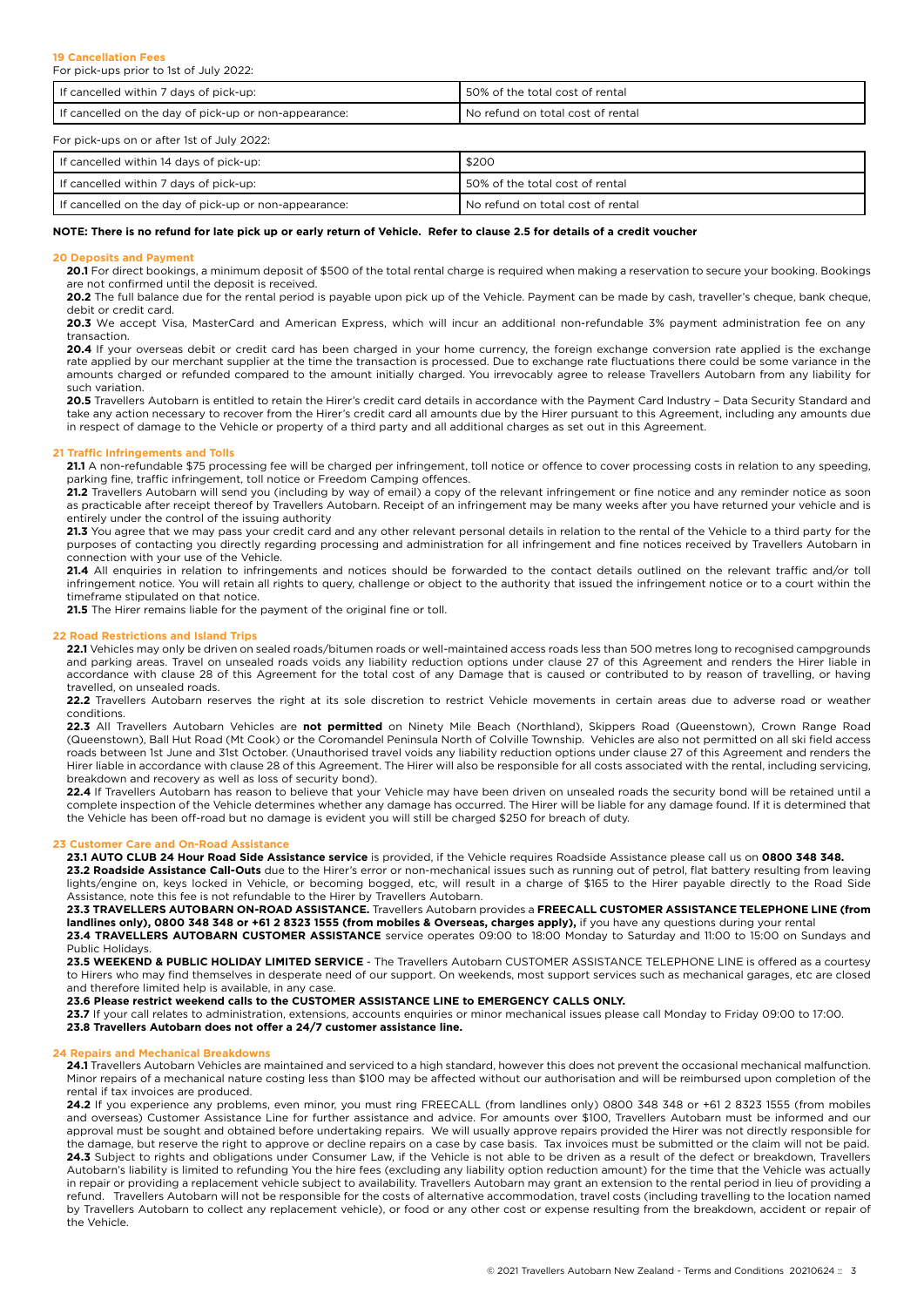24.4 You acknowledge that if you do have an issue with your vehicle, that when (Friday afternoons to Monday mornings & Public Holidays) and where (middle of nowhere?) you might have an issue are complicating factors that you have considered prior to choosing to rent a motor vehicle and you accept any delays caused that may arise from the lack of available parts or services and release Travellers Autobarn from any claims that may arise due to the timing or location of the issue. It is for this reason we urge all hirers to be aware of what day of the week it is and be alert to any issues that may arise and have any issues looked at before the issue of timing and location becoming complicating factors.

24.5 Our responsibility to provide a rental extension or refund of hire fees is conditional on any problems associated with the Vehicle, including equipment failure, being reported to Travellers Autobarn as soon as possible and within 24hrs in order to give Travellers Autobarn the opportunity to rectify the problem.

**24.6** Malfunctions of stereo systems, cabin lights, air-conditioning, fridges, microwaves, sink water pumps etc., are not considered mechanical breakdowns and downtime will not be paid.

## **25 Fuel, Fluids and Tyres**

24.1 For your convenience the fuel tank is full on pick up and should be returned full by the Hirer. The charge for re-filling is \$2.50 per litre plus \$50. This covers the additional labour time taken to refill the Vehicle. Fuel receipts must be produced on return of the Vehicle to show that you have refilled the Vehicle within 10KMs of return location.

### **25.2 IMPORTANT – OIL & WATER LEVELS**

The Hirer is responsible to check, at least daily, and to maintain all fluid levels and immediately to rectify and report to Travellers Autobarn by calling the **FREECALL (from landlines only) 0800 348 348 or +61 2 8323 1555 (from mobiles and overseas) Customer Assistance Line** any defect of which you become aware, however slight. Topping up a Vehicle that is losing cooling liquid somehow is not rectifying the problem. Rectification means a fit and proper diagnosis and repair. Travellers Autobarn cannot stress enough your responsibility in this regard. Continued operation of the Vehicle after a defect has occurred may lead to serious consequential damage to the engine and renders the Hirer liable in accordance with clause 28 of this Agreement and will void any liability reduction options under clause 27.

## **\*\*\*\*\*\*\*\*\*If you are adding more than ½ litre of water to your car every day YOU HAVE A PROBLEM AND NEED TO CALL US IMMEDIATELY (Immediately= NOW, not 2 days time) \*\*\*\*\*\*\*\*\*\*\*\***

## **25.3 IMPORTANT – TYRES**

The Hirer is responsible to check, at least daily the condition of the Vehicles tyres including but not limited to tread depth, uneven wear and any visible damage, and must immediately report to Travellers Autobarn by calling the **FREECALL (from landlines only) 0800 348 348 or +61 2 8323 1555 (from mobiles and overseas) Customer Assistance Line** any defect of which you become aware of. Travellers Autobarn cannot stress enough your responsibility in this regard. Continued operation of the Vehicle after a defect has occurred may lead to serious injury or consequential damage to the Vehicle and renders the Hirer liable in accordance with clause 28 of this Agreement and will void any liability reduction options under clause 27. **25.4 IMPORTANT – AVOIDANCE of OVERHEATING**

We cannot stress enough the risks of continued driving if your car begins to overheat, or if it has a known cooling system problem of any kind. If your temperature gauge moves in a direction that is a departure from normal, stop immediately, investigate and call Travellers Autobarn on the **FREECALL (from landlines only) 0800 348 348 or +61 2 8323 1555 (from mobiles and overseas) Customer Assistance Line.** Do NOT wait for it to cool and drive again as you may cause further catastrophic damage to your engine, for which you WILL be liable. Driving with an inoperative or malfunctioning temperature gauge may lead to consequential damage to the Vehicle and renders the Hirer liable in accordance with clause 28 of this Agreement and will void any liability reduction options under clause 27.

## **25.5 IMPORTANT – WATER CROSSING & CHARGES**

Do not drive across flooded roadways. Any damage caused as a result of driving or immersing the Vehicle in water renders the Hirer liable in accordance with clause 28 of this Agreement and will void any liability reduction options under clause 27.

### **26 Accidents, Personal Injury, Property Damage and Insurance Cover**

**26.1** In the event of an accident You must:

- **26.1.1** Record the location, date and time of the accident;
- **26.1.2** Record the names, addresses and vehicle registrations of third parties and any witnesses;
- **26.1.3** Record the name of the other party's insurance company;
- **26.1.4** Not accept blame or liability or insist the other party is at fault;
- **26.1.5** Report the accident to the police within 24 hours of the accident; and
- **26.1.6** Notify Travellers Autobarn within 24 hours of the accident.
- **26.1.7** Complete the Travellers Autobarn Accident Form

**26.2** Everyone in New Zealand, including visitors, have 24-hour, seven-day-a-week, no-fault covers for the costs of medical services required to treat any injury caused by an accident under New Zealand's Accident Compensation scheme (ACC). The cost of the scheme is covered by a levy included in the vehicle licencing. For complete details please contact The Accident Compensation Corporation (NZ) www.acc.co.nz. This includes everyone, including 3rd parties in an accident. The ACC will cover costs of treatment and rehabilitation while in NZ: it is not a replacement for Travel Insurance and does not cover illness, disrupted travel plans or emergency travel to get you back home. We strongly recommend customers arrange travel insurance before visiting New Zealand.

26.3 Subject to the terms of this Agreement, Travellers Autobarn will grant to You the benefit of Travellers Autobarn's insurance with its insurer for loss or damage to the Vehicle (including legal costs incurred with our consent) and any Third Party damage except any property owned by you (or any friend, relative, associate or passenger) or in your physical or legal control.

**26.4** You shall not receive the benefit referred to in 26.3 above where:<br>**26.41** You have not paid the applicable security bond or liability

26.4.1 You have not paid the applicable security bond or liability reduction option amount stated on the Rental Agreement.<br>26.4.2 You have breached or caused any other person to have breached any term of this Agreement inc

**26.4.2** You have breached or caused any other person to have breached any term of this Agreement including the special conditions of the Rental Agreement.

**26.4.3** You are not covered under any other policy of insurance.

26.4.4 You have provided such information and assistance as may be requested and, if necessary, authorising Travellers Autobarn's insurer to bring, defend or settle (at its sole discretion) legal proceedings but Travellers Autobarn shall have sole conduct of the proceedings.

- **26.4.5** If cover is extended to you by Our insurer:
	- **26.4.5.1.** You authorise Our insurer to commence, defend or settle, at its sole discretion, any legal proceedings;
	- **26.4.5.2.** Our insurer will have sole conduct of any proceedings; and
	- **26.4.5.3.** Any such proceedings shall be brought or defended in Your name.
- **26.5** A VALID VISA OR MASTERCARD CREDIT CARD IS REQUIRED FOR THE SECURITY BOND. If you do not have a valid Visa Card or Mastercard please contact us so that we can email you a credit card authorisation form which allows you to use the credit card of a family member/guarantor. **26.6** A security bond is required upon pick-up of the Vehicle. The amount of the security bond is determined by the applicable liability reduction option

you have chosen. Payment of the security bond is only accepted by a signed credit card preauthorisation (sufficient funds must be available). The amount of the security bond will not be debited from your account at this time.

26.7 In the event of an accident the Hirer is responsible up to the amount of the applicable security bond for loss and damage to third party property and to the Vehicle except where any term of this Agreement has been breached and renders the Hirer liable in accordance with clause 28 of this Agreement and will void any liability reduction options under clause 27 of this Agreement. The Hirer is also responsible for a \$190 administration fee and the cost of demurrage for the period the Vehicle is unavailable due to repairs. The security bond is payable regardless of who is at fault and must be paid at the time the accident is reported to Travellers Autobarn, not at the completion of the rental period.

**26.8** It is one security bond per accident/damage and not per rental, therefore once you report the accident to Travellers Autobarn, another security bond will need to be preauthorised, otherwise you cannot continue with the rental.

**26.9** In the event of an accident where the Vehicle is no longer operational, it will be at the discretion of Travellers Autobarn whether any alternative Vehicle will be supplied.

26.10 In the event of an accident, where the Vehicle is no longer operational and no alternative Vehicle is available to the Hirer, our liability is limited to a refund of the remaining unused hire charges.

**26.11** If there is damage to the Vehicle on its return, the security bond will be used to cover the cost of such damage up to the amount of the Hirer's liability. If the damage is a consequence of a breach of any term of this Agreement and the security bond is insufficient to cover the damage, then any extra cost will be charged to the Hirer.

26.12 In the event of a no-fault accident, Travellers Autobarn will make every attempt to recover costs from the Third Party and refund to the Hirer. Any costs recovered from the party at fault less a minimum \$190 administration fee.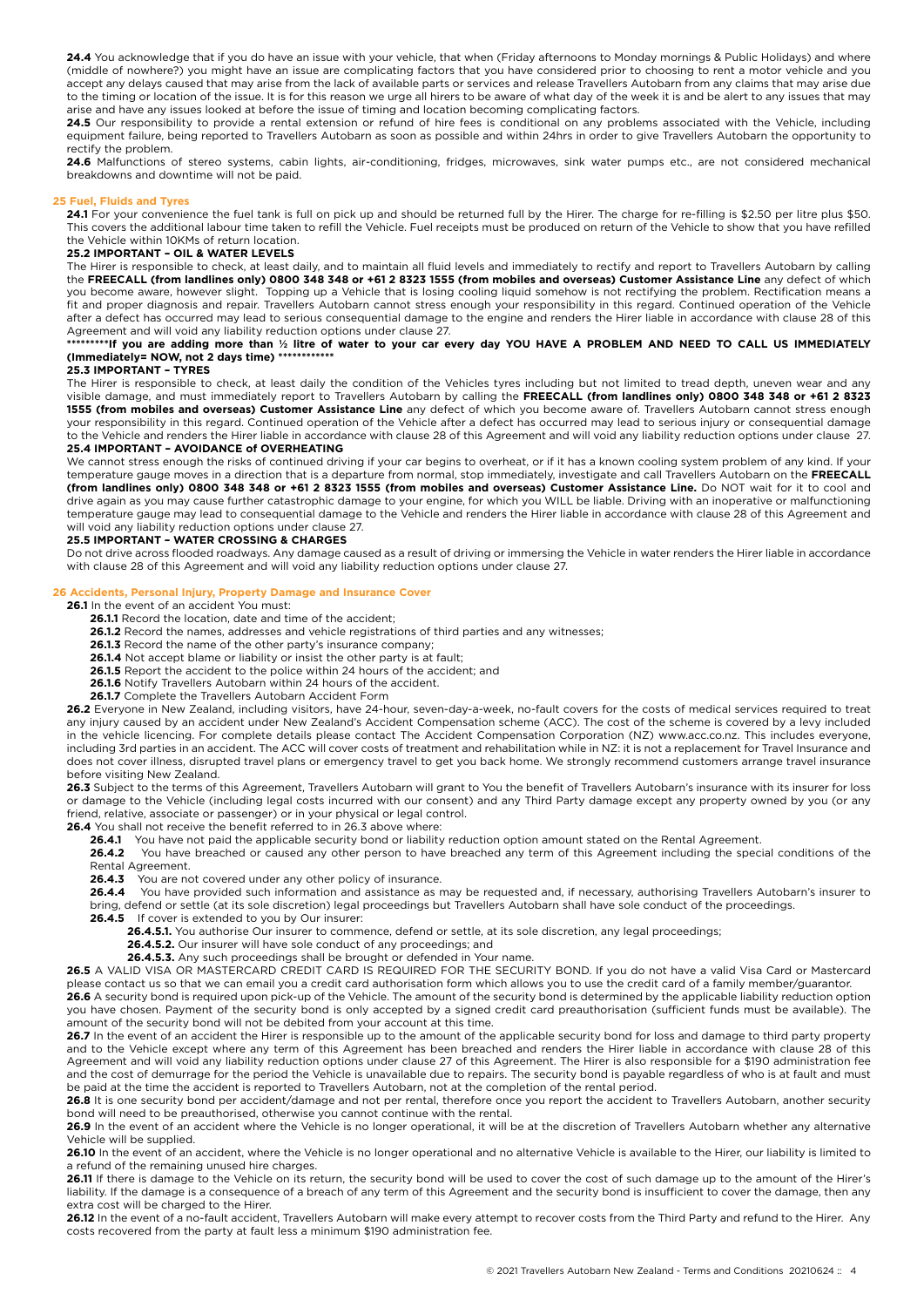**26.13** The Hirer acknowledges that third party claims in relation to accidents can take many months, sometimes years to be settled. **26.14** Accidents and any other damage must be reported to the FREECALL (from landlines only) 0800 348 348 or +61 2 8323 1555 (from mobiles and overseas) Customer Assistance Line within 24 hours of the occurrence.

## **27 Security Bond and Liability Reduction Options**

**27.1** Travellers Autobarn's rental charge includes Standard Protection. A security bond of \$3,000 will be preauthorised to Your credit card by Travellers Autobarn at the time you sign this Agreement. There are exclusions to the Standard Protection as set out in the table below. 27.2 You may elect to increase your protection (and reduce the amount of the security bond) by purchasing one of the liability reduction options set out in the table below.

|                                                     |                                                                                               | <b>Liability Reduction Options</b> |                           |
|-----------------------------------------------------|-----------------------------------------------------------------------------------------------|------------------------------------|---------------------------|
|                                                     | <b>Standard Protection</b>                                                                    | <b>Midway</b><br>Protection        | Protection<br><b>Plus</b> |
| Cost per day                                        | Included in daily rate                                                                        | \$20                               | \$30                      |
| Security Bond                                       | \$3,000                                                                                       | \$1,500                            | \$0                       |
| Single Vehicle Rollover* or Write-<br>Off Liability | Hirer pays full cost of damage<br>to the vehicle (or market value if<br>written off) \$50,000 | Hirer pays up to \$10,000          | \$0                       |
| Windscreen: repairs and replace-<br>ments           | Hirer pays**                                                                                  | Hirer pays**                       | One front windscreen      |
| Tyres: repairs and replacements                     | Hirer pays**                                                                                  | Hirer pays**                       | Two Tyres                 |

\* A Single Vehicle Rollover may include, but is not limited to a Vehicle that has rolled, tipped or fallen over and has caused damage to side and/or roof area of the Vehicle.

Protection Plus & Midway Protection is payable to a maximum of 50 days for all Vehicles.

Protection Plus includes one front windscreen and two tyres.

If the Protection Plus liability reduction option has been chosen a credit card imprint of the Hirer's credit card will be taken as security in case of a breach of any terms in this Agreement or any administration fees in respect of infringement notices.

## **27.3 \*Additional Waivers of Liability**

**Windscreen Waiver:** With the purchase of the windscreen waiver, the Hirer is not responsible to pay in the event that the windscreen needs to be replaced (first windscreen only and side & rear windows are excluded). All Vehicles = \$4.50/day up to maximum \$112.50 If this additional waiver is not purchased, windscreen chips are charged at \$90 each, any more than 3 chips will result in a windscreen replacement charge of \$450.

**Tyre Waiver:** With purchase of the tyre waiver, the Hirer is not responsible to pay in the event that tyres need to be replaced due to damage (up to max of two tyres per rental). All Vehicles = \$4.50/day up to maximum of \$112.50 payable.

### **28 Full Responsibility**

28.1 At all times the Hirer is fully responsible for all fees, damages, expenses and/or costs for:

**28.1.1** Loss or damage caused by or resulting from a breach of the terms of this Agreement by the Hirer (including any authorised driver).

**28.1.2** Loss or damage caused due to use of the Vehicle in contravention of clause 11, 22 or 25 of this Agreement.

**28.1.3** Damage caused to the Vehicle by not driving in a prudent and cautious manner.

**28.1.4** Damage caused to the Vehicle by driving on unsealed roads or beach driving.

28.1.5 Damage caused to the Vehicle in any way by part or total water submersion including in flood water, river water, salt water, or any other source of water.

**28.1.6** Damage caused to the Vehicle by the Hirer's wilful conduct or reckless e.g. sitting or standing on the bonnet or roof of the Vehicle.

**28.1.7** Damage caused to the Vehicle due to use of incorrect or contaminated fuel.

**28.1.8** Damage caused due to the use or misuse of snow chains.

**28.1.9** Damage or loss caused to any personal belongings.

**28.1.10** Damage to the awning, overhead (roof) or under-body of the Vehicle.

**28.1.11** Damage caused to the Vehicle because the Hirer has failed to perform tyres checks and maintain all fluid and fuel levels or failed to immediately rectify or report to us any defect of which you become aware.

28.1.12 All costs to replace keys which have become lost, broken, damaged, stolen or of retrieval of keys which been locked in the Vehicle, or where the Vehicle has been stolen due to it being unlocked.

**28.1.13** Loss or damage caused where it is deemed by local authorities to have been careless or willful in failing to comply with any legislation or regulation controlling vehicular traffic, resulting in damage to the hired Vehicle and/or Third-Party Vehicle or any other property.

**28.1.14** Damage caused by the Hirer's failure to take reasonable measures for the safety of the Vehicle, its parts or accessories, or failure to comply with all restrictions on the use of the Vehicle or otherwise abuse or misuse of it.

**28.1.15** The cost of recovering the Vehicle in the event it becomes stuck or bogged in wet ground, sand or mud.

**28.1.16** Damage to or loss of personal belongings of the Hirer or any other person within the Vehicle.

**28.2** This clause 28 and clause 26 of this Agreement shall survive the termination of this Agreement.

## **29 Financial Obligations and Payment of Charges**

**29.1** You are responsible for, and by entering into this Agreement you authorise Travellers Autobarn to debit the credit card or any other card provided for (and you will pay on demand any balance), the following charges:

**29.1.1** All rental charges specified on the Rental Agreement.

**29.1.2** All charges claimed from Travellers Autobarn in respect of parking or any other traffic violations incurred during the period of hire or until such later time as the Vehicle is returned to Travellers Autobarn.

**29.1.3** The applicable security bond in the event of an accident

**29.1.4** All loss or damage referred to in clause 28.

**29.2** Where the Rental Agreement is comprised of more than one Hirer all Hirers are jointly and severally responsible under this Agreement.

## **30 General Provisions**

**30.1** Except as provided by law no driver or passenger in the Vehicle shall be or deemed to be the agent, servant or employee of Travellers Autobarn in any manner for any purpose whatsoever.

**30.2** To the extent permitted by law, Travellers Autobarn gives no express or implied warranty as to any matter whatsoever including without limitation the condition of the vehicle and equipment, its merchantability or fitness for any particular purpose.